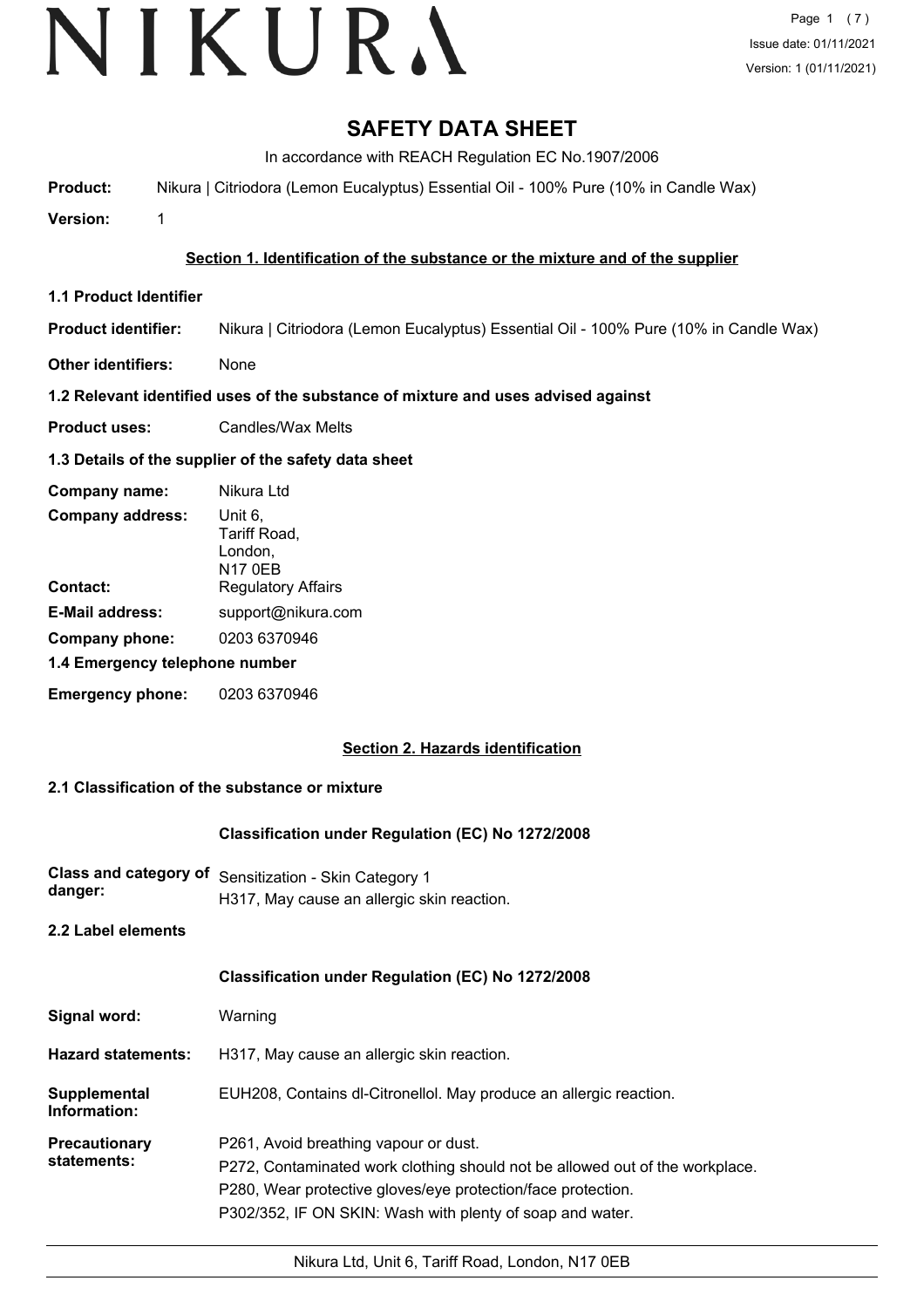# **SAFETY DATA SHEET**

In accordance with REACH Regulation EC No.1907/2006 **Product:** Nikura | Citriodora (Lemon Eucalyptus) Essential Oil - 100% Pure (10% in Candle Wax) **Version:** 1 P333/313, If skin irritation or rash occurs: Get medical advice/attention. P363, Wash contaminated clothing before reuse. P501, Dispose of contents/container to approved disposal site, in accordance with local regulations. **Pictograms: Other hazards:** None **2.3 Other hazards**

# **Section 3. Composition / information on ingredients**

# **3.2 Mixtures**

# **Contains:**

| <b>Name</b>        | <b>CAS</b> | <b>EC</b> | <b>REACH Registration</b><br>No. | $\frac{0}{0}$ | <b>Classification for</b><br>(CLP) 1272/2008                      |
|--------------------|------------|-----------|----------------------------------|---------------|-------------------------------------------------------------------|
| <b>Citronellal</b> | 106-23-0   | 203-376-6 |                                  | 7.18%         | Skin Irrit. 2-Eye Irrit. 2-<br>Skin Sens. 1B;H315-<br>H317-H319.- |
| Idl-Citronellol    | 106-22-9   | 203-375-0 |                                  | 0.74%         | Skin Irrit. 2-Eye Irrit. 2-<br>Skin Sens. 1B;H315-<br>H317-H319,- |

# **Substances with Community workplace exposure limits:**

Not Applicable

**Substances that are persistent, bioaccumulative and toxic or very persistent and very bioaccumulative, greater than 0.1%:**

Not Applicable

# **Section 4. First-aid measures**

#### **4.1 Description of first aid measures**

| Inhalation:           | Remove from exposure site to fresh air, keep at rest, and obtain medical attention.          |  |
|-----------------------|----------------------------------------------------------------------------------------------|--|
| Eye exposure:         | Flush immediately with water for at least 15 minutes. Contact physician if symptoms persist. |  |
| <b>Skin exposure:</b> | IF ON SKIN: Wash with plenty of soap and water.                                              |  |
| Ingestion:            | Rinse mouth with water and obtain medical attention.                                         |  |

# **4.2 Most important symptoms and effects, both acute and delayed**

Nikura Ltd, Unit 6, Tariff Road, London, N17 0EB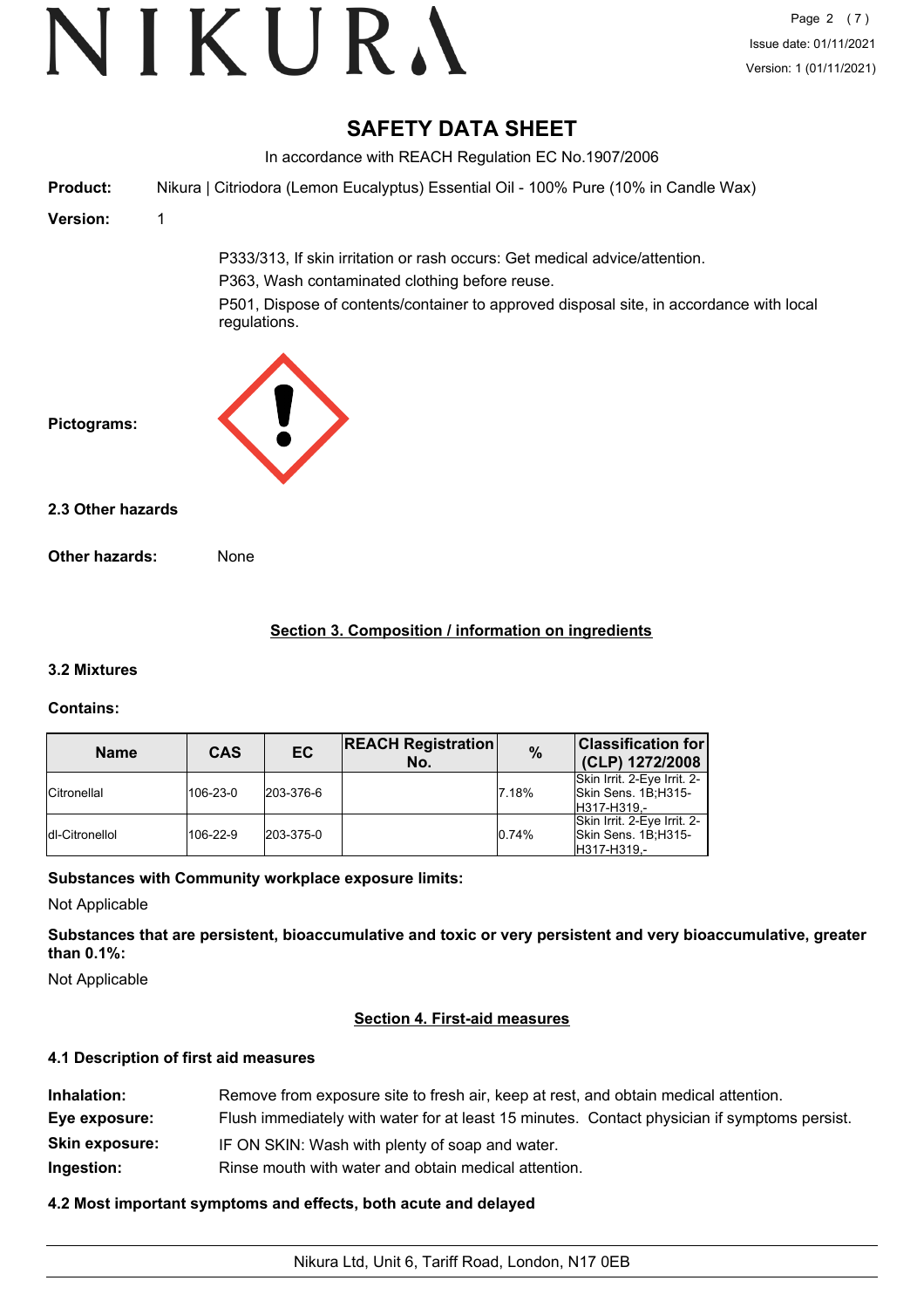# **SAFETY DATA SHEET**

In accordance with REACH Regulation EC No.1907/2006

**Product:** Nikura | Citriodora (Lemon Eucalyptus) Essential Oil - 100% Pure (10% in Candle Wax)

**Version:** 1

May cause an allergic skin reaction.

# **4.3 Indication of any immediate medical attention and special treatment needed**

None expected, see Section 4.1 for further information.

## **SECTION 5: Firefighting measures**

## **5.1 Extinguishing media**

Suitable media: Carbon dioxide, Dry chemical, Foam.

## **5.2 Special hazards arising from the substance or mixture**

In case of fire, may be liberated: Carbon monoxide, Unidentified organic compounds.

## **5.3 Advice for fire fighters:**

In case of insufficient ventilation, wear suitable respiratory equipment.

## **Section 6. Accidental release measures**

#### **6.1 Personal precautions, protective equipment and emergency procedures:**

Avoid inhalation. Avoid contact with skin and eyes. See protective measures under Section 7 and 8.

#### **6.2 Environmental precautions:**

Keep away from drains, surface and ground water, and soil.

#### **6.3 Methods and material for containment and cleaning up:**

Remove ignition sources. Provide adequate ventilation. Avoid excessive inhalation of vapours. Contain spillage immediately by use of sand or inert powder. Dispose of according to local regulations.

#### **6.4 Reference to other sections:**

Also refer to sections 8 and 13.

#### **Section 7. Handling and storage**

#### **7.1 Precautions for safe handling:**

Keep away from heat, sparks, open flames and hot surfaces. - No smoking. Use personal protective equipment as required. Use in accordance with good manufacturing and industrial hygiene practices. Use in areas with adequate ventilation Do not eat, drink or smoke when using this product.

#### **7.2 Conditions for safe storage, including any incompatibilities:**

Store in a well-ventilated place. Keep container tightly closed. Keep cool. Ground/bond container and receiving equipment. Use explosion-proof electrical, ventilating and lighting equipment. Use only non-sparking tools. Take precautionary measures against static discharge.

Nikura Ltd, Unit 6, Tariff Road, London, N17 0EB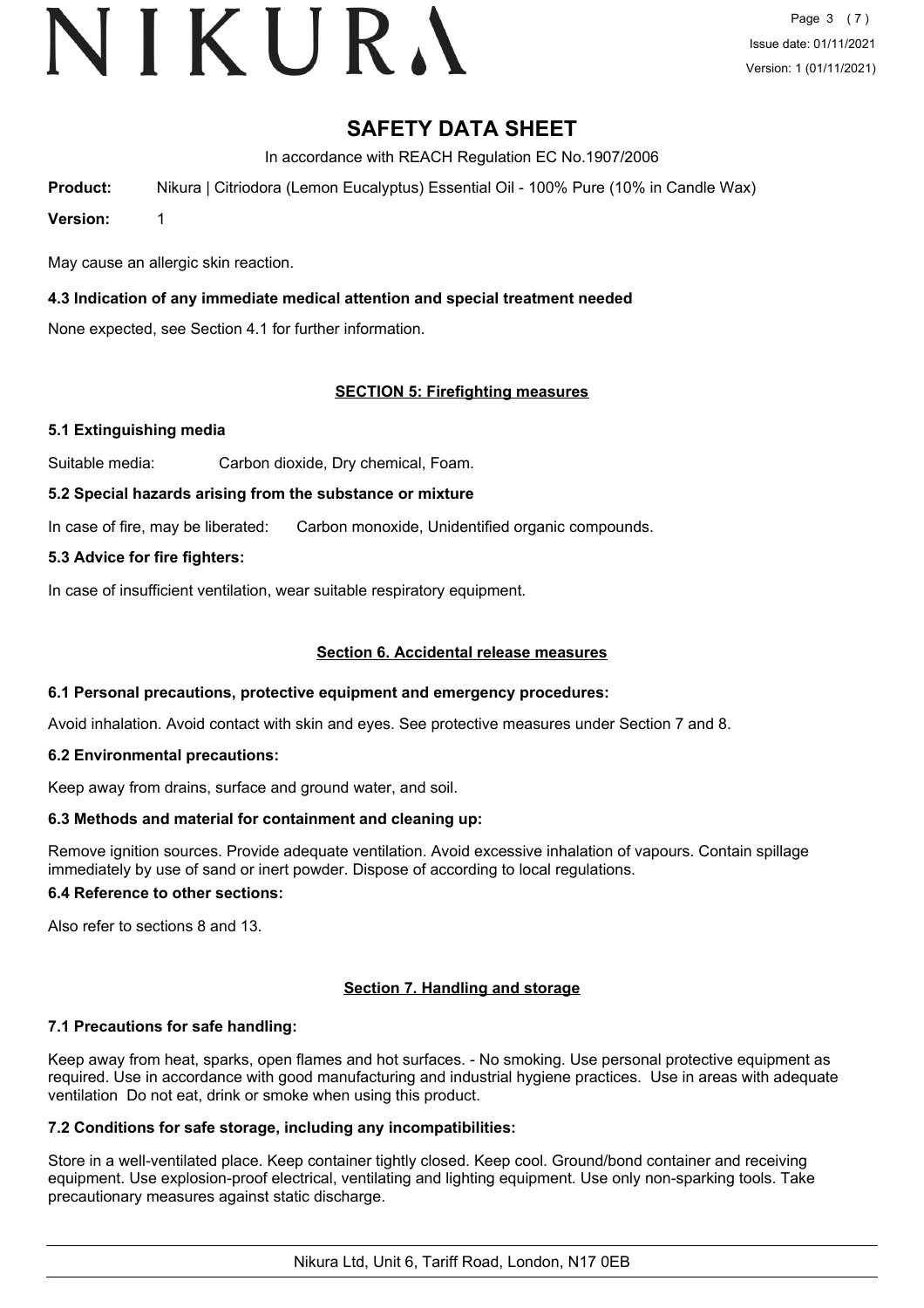# **SAFETY DATA SHEET**

In accordance with REACH Regulation EC No.1907/2006

**Product:** Nikura | Citriodora (Lemon Eucalyptus) Essential Oil - 100% Pure (10% in Candle Wax)

**Version:** 1

## **7.3 Specific end use(s):**

Candles/Wax Melts: Use in accordance with good manufacturing and industrial hygiene practices.

## **Section 8. Exposure controls/personal protection**

#### **8.1 Control parameters**

Workplace exposure limits: Not Applicable

## **8.2 Exposure Controls**

## **Eye / Skin Protection**

Wear protective gloves/eye protection/face protection

## **Respiratory Protection**

Under normal conditions of use and where adequate ventilation is available to prevent build up of excessive vapour, this material should not require special engineering controls. However, in conditions of high or prolonged use, or high temperature or other conditions which increase exposure, the following engineering controls can be used to minimise exposure to personnel: a) Increase ventilation of the area with local exhaust ventilation. b) Personnel can use an approved, appropriately fitted respirator with organic vapour cartridge or canisters and particulate filters. c) Use closed systems for transferring and processing this material.

Also refer to Sections 2 and 7.

#### **Section 9. Physical and chemical properties**

#### **9.1 Information on basic physical and chemical properties**

| Appearance:                                          | Not determined                               |
|------------------------------------------------------|----------------------------------------------|
| Odour:                                               | Not determined                               |
| <b>Odour threshold:</b>                              | Not determined                               |
| pH:                                                  | Not determined                               |
| Melting point / freezing point:                      | Not determined                               |
| Initial boiling point / range:                       | Not determined                               |
| <b>Flash point:</b>                                  | > 200 °C                                     |
| <b>Evaporation rate:</b>                             | Not determined                               |
| Flammability (solid, gas):                           | Not determined                               |
| <b>Upper/lower flammability or explosive limits:</b> | Product does not present an explosion hazard |
| Vapour pressure:                                     | Not determined                               |
| Vapour density:                                      | Not determined                               |
| <b>Relative density:</b>                             | Not determined                               |
| Solubility(ies):                                     | Not determined                               |
| Partition coefficient: n-octanol/water:              | Not determined                               |
| Auto-ignition temperature:                           | Not determined                               |
| <b>Decomposition temperature:</b>                    | Not determined                               |
| Viscosity:                                           | Not determined                               |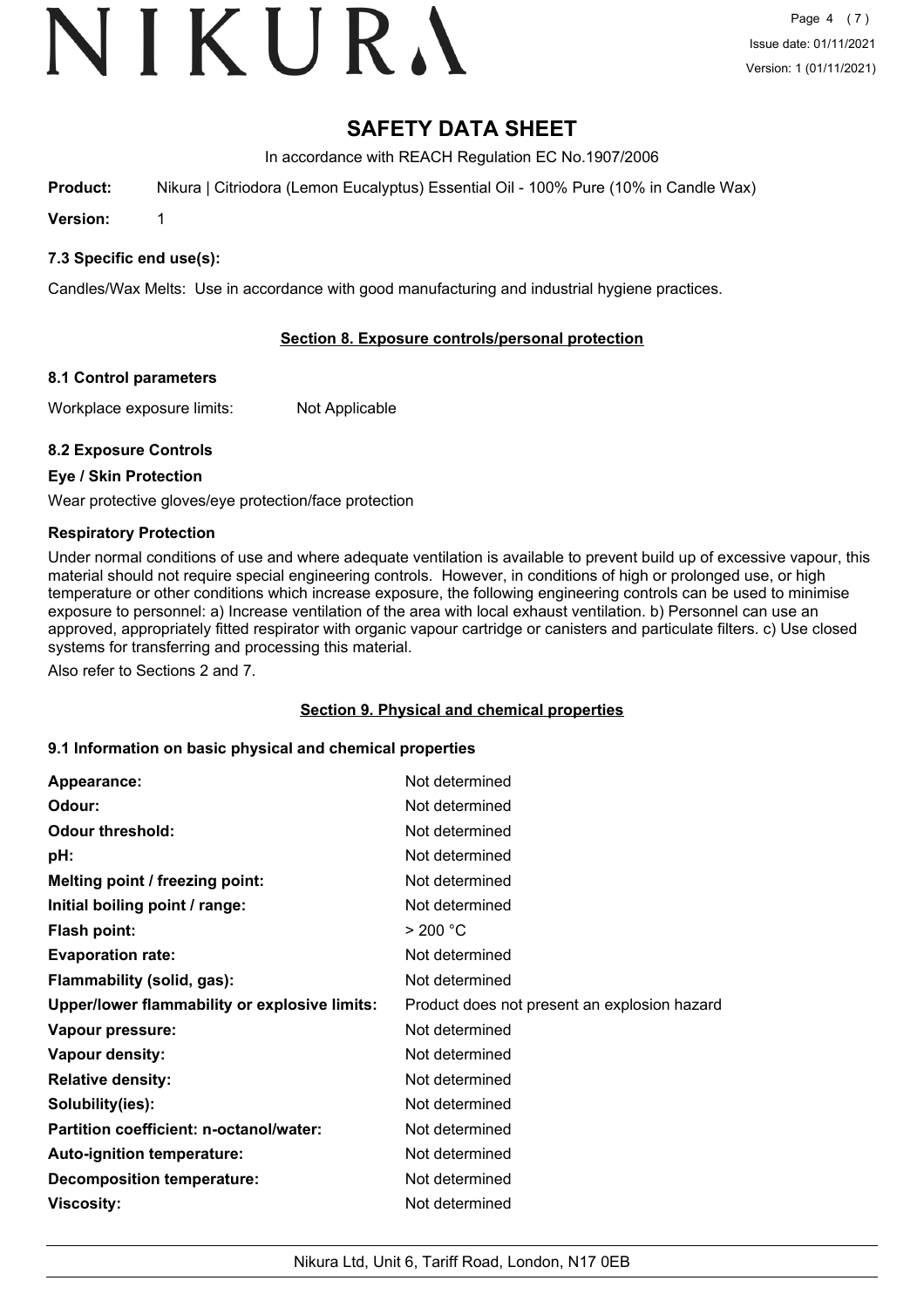# **SAFETY DATA SHEET**

In accordance with REACH Regulation EC No.1907/2006

**Product:** Nikura | Citriodora (Lemon Eucalyptus) Essential Oil - 100% Pure (10% in Candle Wax)

**Version:** 1

**Explosive properties:** Not expected **Oxidising properties:** Not expected

**9.2 Other information:** None available

# **Section 10. Stability and reactivity**

#### **10.1 Reactivity:**

Presents no significant reactivity hazard, by itself or in contact with water.

#### **10.2 Chemical stability:**

Good stability under normal storage conditions.

## **10.3 Possibility of hazardous reactions:**

Not expected under normal conditions of use.

#### **10.4 Conditions to avoid:**

Avoid extreme heat.

## **10.5 Incompatible materials:**

Avoid contact with strong acids, alkalis or oxidising agents.

#### **10.6 Hazardous decomposition products:**

Not expected.

# **Section 11. Toxicological information**

#### **11.1 Information on toxicological effects**

This mixture has not been tested as a whole for health effects. The health effects have been calculated using the methods outlined in Regulation (EC) No 1272/2008 (CLP).

| <b>Acute Toxicity:</b>                    | Based on available data the classification criteria are not met. |
|-------------------------------------------|------------------------------------------------------------------|
| <b>Acute Toxicity Oral</b>                | >5000                                                            |
| <b>Acute Toxicity Dermal</b>              | Not Applicable                                                   |
| <b>Acute Toxicity Inhalation</b>          | Not Available                                                    |
| <b>Skin corrosion/irritation:</b>         | Based on available data the classification criteria are not met. |
| Serious eye damage/irritation:            | Based on available data the classification criteria are not met. |
| <b>Respiratory or skin sensitisation:</b> | Sensitization - Skin Category 1                                  |
| Germ cell mutagenicity:                   | Based on available data the classification criteria are not met. |
| Carcinogenicity:                          | Based on available data the classification criteria are not met. |
| <b>Reproductive toxicity:</b>             | Based on available data the classification criteria are not met. |
| <b>STOT-single exposure:</b>              | Based on available data the classification criteria are not met. |
| <b>STOT-repeated exposure:</b>            | Based on available data the classification criteria are not met. |
| <b>Aspiration hazard:</b>                 | Based on available data the classification criteria are not met. |

**Information about hazardous ingredients in the mixture**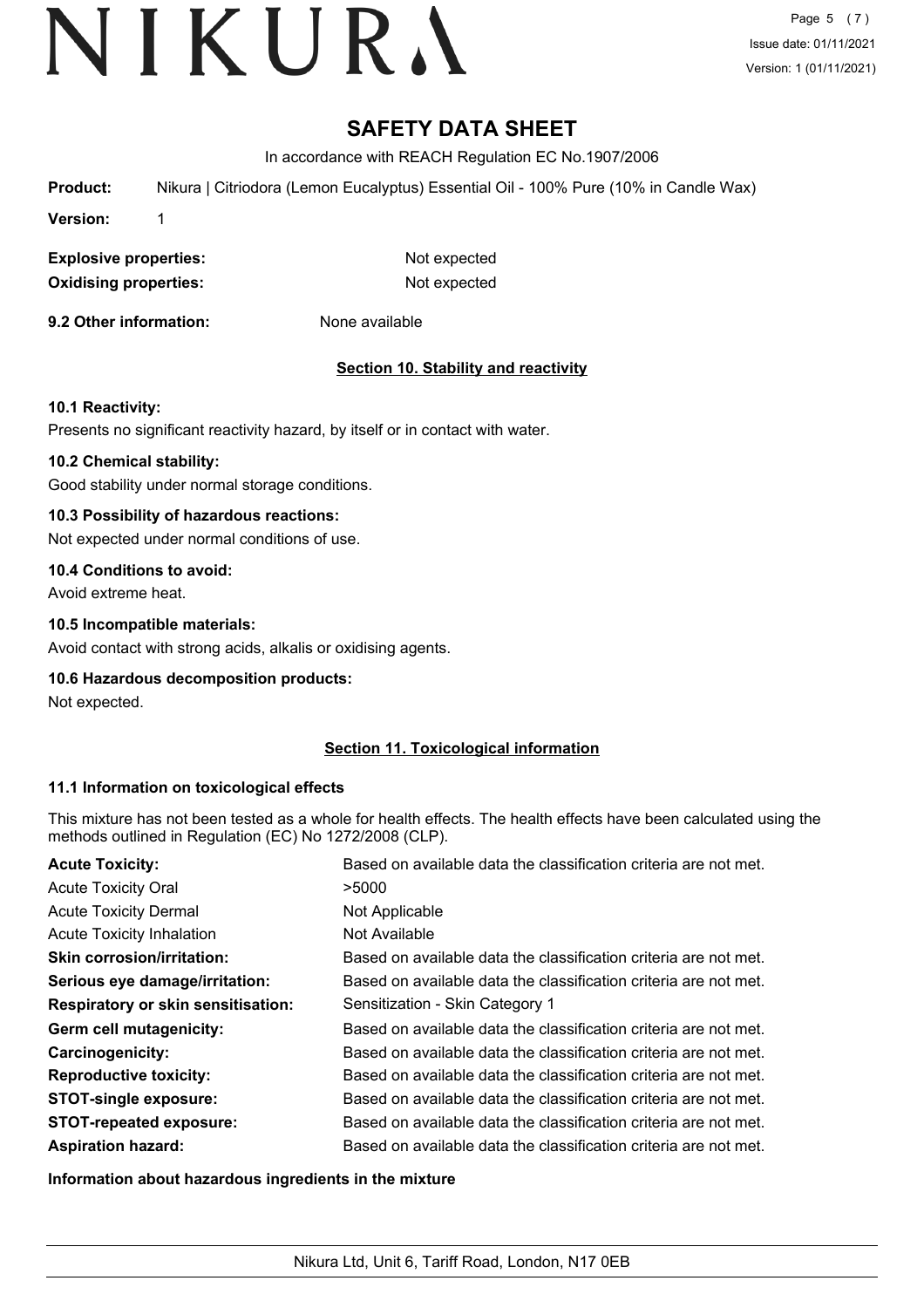# NIKURA

# **SAFETY DATA SHEET**

In accordance with REACH Regulation EC No.1907/2006

**Product:** Nikura | Citriodora (Lemon Eucalyptus) Essential Oil - 100% Pure (10% in Candle Wax)

**Version:** 1

Not Applicable

Refer to Sections 2 and 3 for additional information.

# **Section 12. Ecological information**

| 12.1 Toxicity:                           | Not available |
|------------------------------------------|---------------|
| 12.2 Persistence and degradability:      | Not available |
| 12.3 Bioaccumulative potential:          | Not available |
| 12.4 Mobility in soil:                   | Not available |
| 12.5 Results of PBT and vPvB assessment: |               |

This substance does not meet the PBT/vPvB criteria of REACH, annex XIII.

**12.6 Other adverse effects:** Not available

# **Section 13. Disposal considerations**

## **13.1 Waste treatment methods:**

Dispose of in accordance with local regulations. Avoid disposing into drainage systems and into the environment. Empty containers should be taken to an approved waste handling site for recycling or disposal.

#### **Section 14. Transport information**

| 14.1 UN number:                    | Not classified                                                                |
|------------------------------------|-------------------------------------------------------------------------------|
| 14.2 UN Proper Shipping Name:      | ۰                                                                             |
| 14.3 Transport hazard class(es):   | Not classified                                                                |
| <b>Sub Risk:</b>                   | Not classified                                                                |
| 14.4. Packing Group:               | Not classified                                                                |
| <b>14.5 Environmental hazards:</b> | Not environmentally hazardous for transport                                   |
| 14.6 Special precautions for user: | None additional                                                               |
|                                    | 14.7 Transport in bulk according to Annex II of MARPOL73/78 and the IBC Code: |
| Not classified                     |                                                                               |

#### **Section 15. Regulatory information**

**15.1 Safety, health and environmental regulations/legislation specific for the substance or mixture** None additional

#### **15.2 Chemical Safety Assessment**

A Chemical Safety Assessment has not been carried out for this product.

|                                 | Section 16. Other information |
|---------------------------------|-------------------------------|
| <b>Concentration % Limits:</b>  | SS 1=13.93%                   |
| <b>Total Fractional Values:</b> | $SS = 12.18$                  |